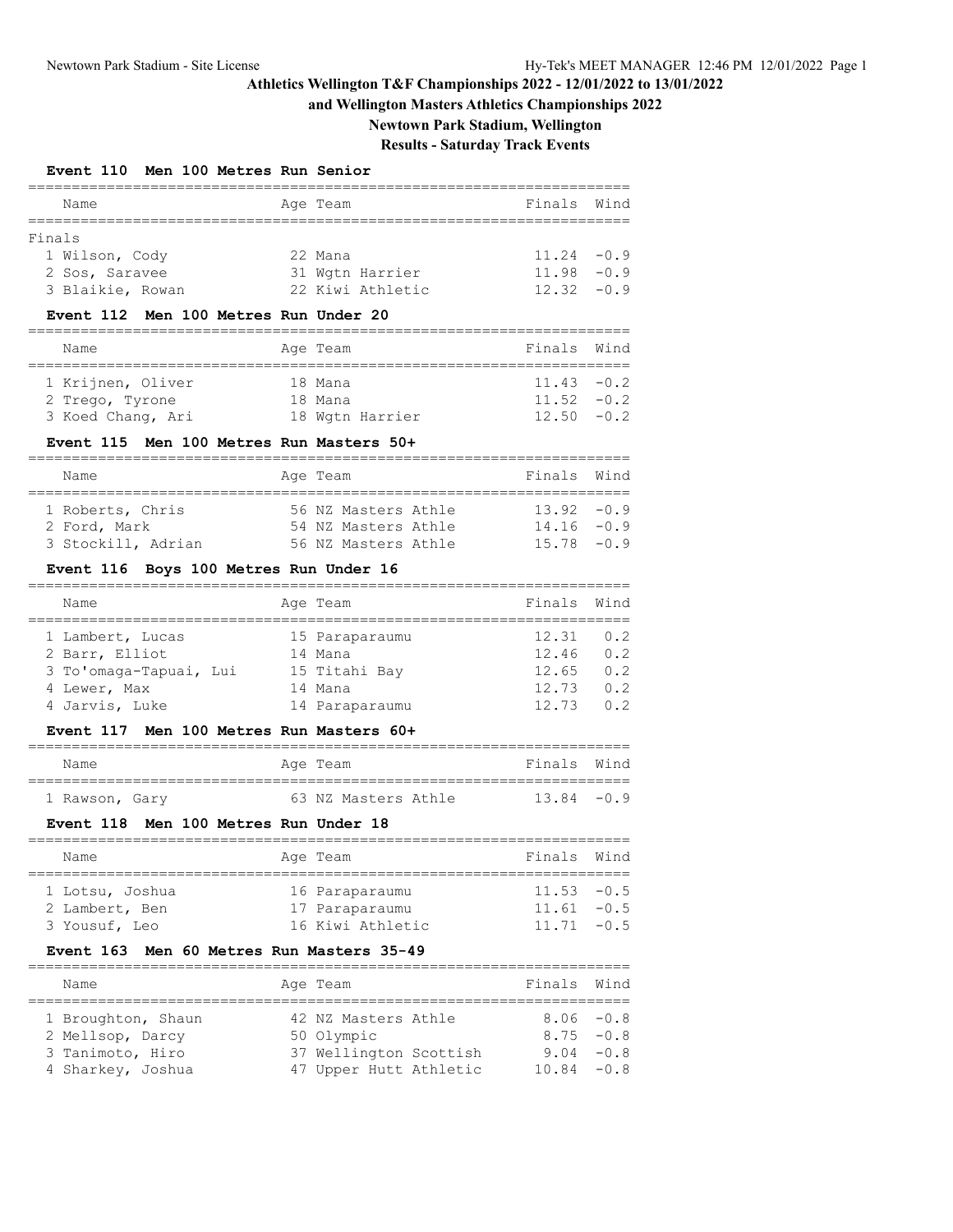# **and Wellington Masters Athletics Championships 2022**

**Newtown Park Stadium, Wellington**

# **Results - Saturday Track Events**

### **Event 165 Men 60 Metres Run Masters 50+**

| Name                                    | Age Team                                                     | Finals               | Wind   |
|-----------------------------------------|--------------------------------------------------------------|----------------------|--------|
| 1 Roberts, Chris<br>2 Ford, Mark        | 56 NZ Masters Athle<br>54 NZ Masters Athle                   | 8.59<br>$8.79 - 0.9$ | $-0.9$ |
| Event 167 Men 60 Metres Run Masters 60+ |                                                              |                      |        |
| Name                                    | Age Team                                                     | Finals               | Wind   |
| 1 Rawson, Gary                          | 63 NZ Masters Athle                                          | $8.57 - 0.9$         |        |
| 2 Morton, Ian                           | 66 Wellington Scottish 11.84 -0.9                            |                      |        |
|                                         | Event 192K Men 2000 Metres Steeplechase 0.838m Under 18      |                      |        |
| Name                                    | Age Team                                                     | Finals               |        |
| 1 Jordan, Josh                          | 17 Trentham United 7:03.56                                   |                      |        |
|                                         | Event 193M Men 3000 Metres Steeplechase 0.914m Masters 35-59 |                      |        |
| Name                                    | Age Team<br>========================                         | Finals               |        |
| 1 Day, Stephen                          | 47 Wellington Scottish 10:40.37                              |                      |        |
|                                         | 2 Rogers, Mathew 43 Hutt Valley 11:36.74                     | 12:20.65             |        |
| 3 Corbett, Trent<br><b>Event 310</b>    | 45 Olympic<br>Women 100 Metres Run Senior                    |                      |        |
| Name                                    | Age Team                                                     | Finals Wind          |        |
| 1 Harvey, Tamsin                        | 24 Hill City Un                                              | 12.53                | $-0.3$ |
|                                         | 2 Stevens, Danielle and 27 Wellington Scottish               | $14.80 - 0.3$        |        |
| 3 Sowry, Alice                          | 29 Wellington Scottish                                       | 16.59                | $-0.3$ |
| Event 312 Women 100 Metres Run Under 20 |                                                              |                      |        |
| Name                                    | Age Team                                                     | Finals               | Wind   |
| 1 Newman, Bebe                          | 18 Wgtn Harrier                                              | $13.57 - 1.7$        |        |
| 2 Winter, Kat                           | 19 Wgtn Harrier                                              | 14.08                | $-1.7$ |
| 3 Hickey, Hannah                        | 18 Karori Athletics                                          | 14.87                | $-1.7$ |
|                                         | Event 313 Women 100 Metres Run Masters 35-49                 |                      |        |
|                                         |                                                              | Finals               | Wind   |
| Name                                    | Age Team<br>:==================                              |                      |        |
| 1 Humphries, Heidi-Jane                 | 44 Olympic                                                   | 16.95                | 0.1    |
| Event 315                               | Women 100 Metres Run Masters 50+                             |                      |        |

===================================================================== 1 Stoeveken, Petra 57 Kiwi Athletic 14.77 0.1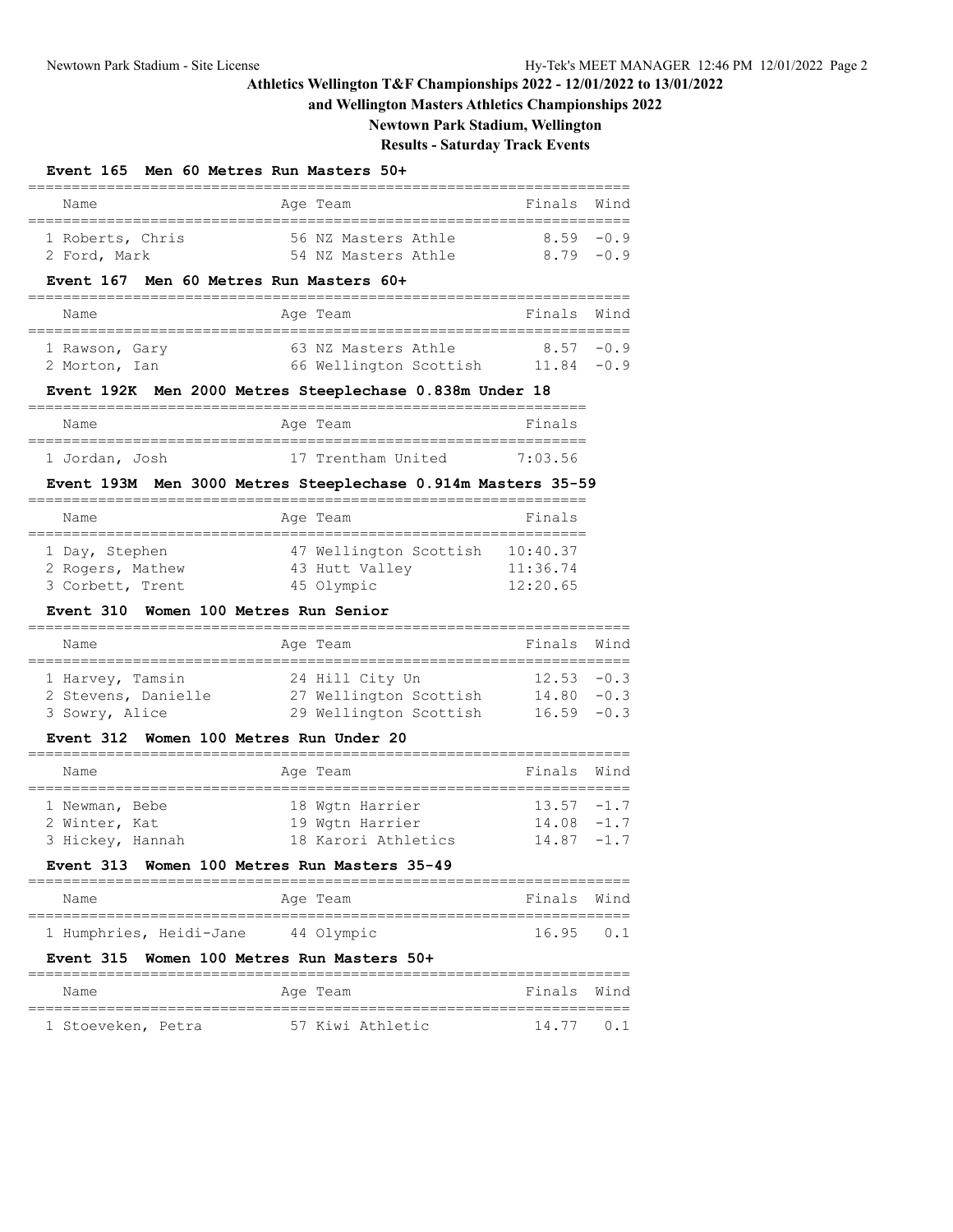### **and Wellington Masters Athletics Championships 2022**

**Newtown Park Stadium, Wellington**

# **Results - Saturday Track Events**

### **Event 316 Girls 100 Metres Run Under 16**

| Wind            |
|-----------------|
|                 |
| $-0.4$          |
| $13.75 - 0.4$   |
| $-0.4$          |
| $-0.4$          |
| $-0.4$          |
| $-0.4$          |
| 14.39<br>$-0.4$ |
| $-0.4$          |
|                 |

### **Event 317 Women 100 Metres Run Masters 60+**

| Name           | Age Team |                     | Finals Wind |                |
|----------------|----------|---------------------|-------------|----------------|
|                |          |                     |             |                |
| 1 Bentley, Liz |          | 61 NZ Masters Athle |             | $17.50 \t 0.1$ |

#### **Event 318 Women 100 Metres Run Under 18**

| Name |                                                                                   |  | Finals Wind                                                             |  |  |  |  |  |  |  |
|------|-----------------------------------------------------------------------------------|--|-------------------------------------------------------------------------|--|--|--|--|--|--|--|
|      |                                                                                   |  |                                                                         |  |  |  |  |  |  |  |
|      |                                                                                   |  | $12.88 - 0.5$                                                           |  |  |  |  |  |  |  |
|      |                                                                                   |  | $13.43 - 0.5$                                                           |  |  |  |  |  |  |  |
|      |                                                                                   |  | $13.68 - 0.5$                                                           |  |  |  |  |  |  |  |
|      |                                                                                   |  | $13.87 - 0.5$                                                           |  |  |  |  |  |  |  |
|      | 1 Gedye, Niamh<br>2 Gotico, Celena<br>3 Campbell, Phoebe<br>4 Witharana, Chethana |  | Age Team<br>16 Paraparaumu<br>16 Olympic<br>16 Titahi Bay<br>17 Olympic |  |  |  |  |  |  |  |

#### **Event 319 Women 100 Metres Run Masters 70+**

| Name              | Age Team            | Finals Wind |  |
|-------------------|---------------------|-------------|--|
|                   |                     |             |  |
| 1 Gould, Veronica | 74 NZ Masters Athle | $17.16$ 0.1 |  |
| 2 Rogers, Beryl   | 74 Kiwi Athletic    | 22.60       |  |

### **Event 365 Women 60 Metres Run Masters 50+**

| Name                | Age Team               | Finals Wind   |  |
|---------------------|------------------------|---------------|--|
| 1 Stoeveken, Petra  | 57 Kiwi Athletic       | $9.18 - 0.9$  |  |
| 2 Bartlett, Theresa | 53 Athletics Wairarapa | $10.87 - 0.9$ |  |

#### **Event 367 Women 60 Metres Run Masters 60+**

| Name           | Age Team |                     | Finals Wind   |  |
|----------------|----------|---------------------|---------------|--|
|                |          |                     |               |  |
| 1 Bentley, Liz |          | 61 NZ Masters Athle | $10.56 - 0.9$ |  |

### **Event 369 Women 60 Metres Run Masters 70+**

| Name              | Age Team            | Finals Wind   |  |
|-------------------|---------------------|---------------|--|
|                   |                     |               |  |
| 1 Gould, Veronica | 74 NZ Masters Athle | $10.44 - 0.9$ |  |
| 2 Rogers, Beryl   | 74 Kiwi Athletic    | $1391 -09$    |  |

# **Event 392N Women 2000 Metres Steeplechase 0.762m Masters 50+**

| Name |                      | Age Team   | Finals  |
|------|----------------------|------------|---------|
|      |                      |            |         |
|      | 1 Van Looy, Michelle | 51 Olympic | 9:33.19 |